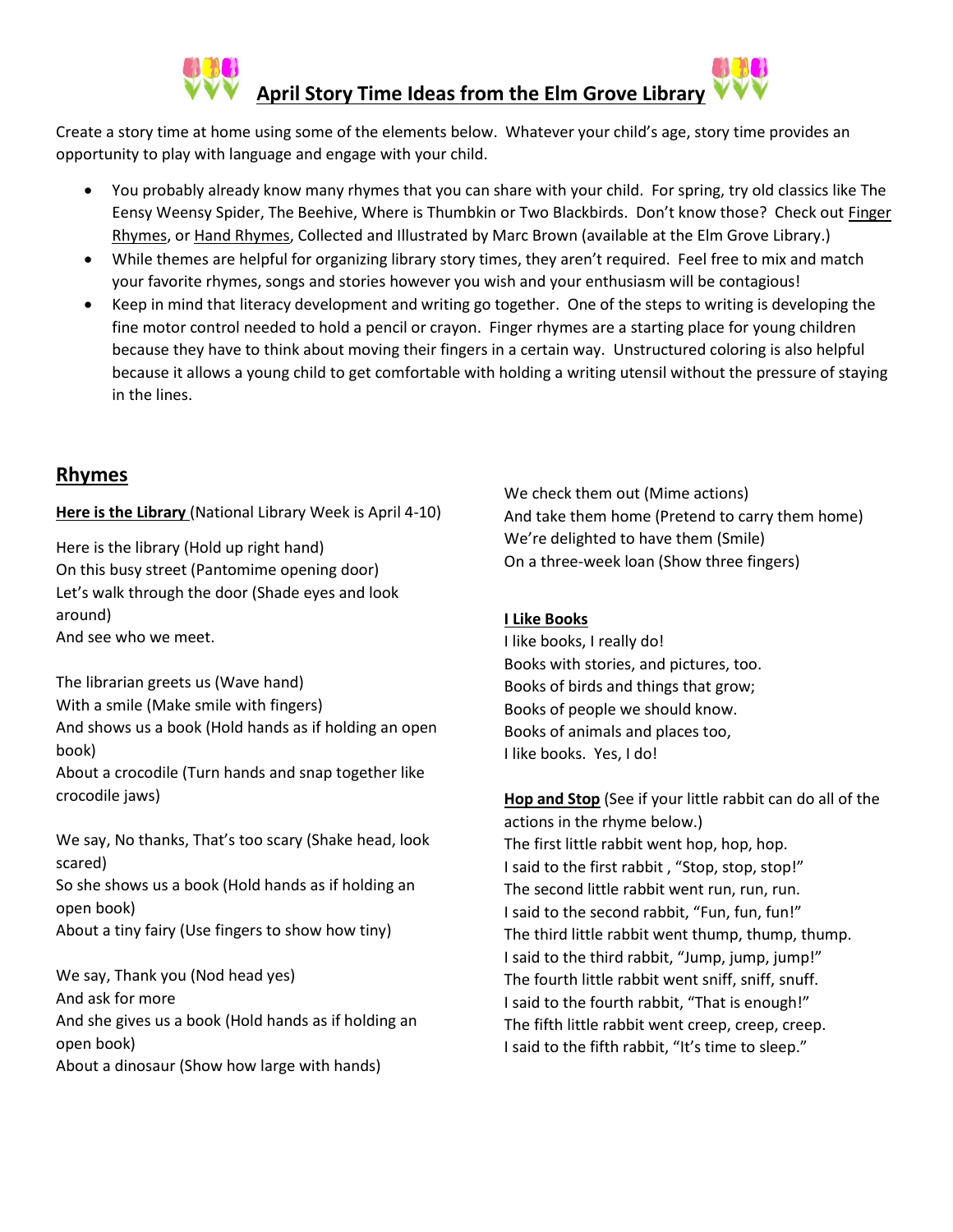# **Songs**

**Season Song** (Tune: Frère Jacques) It is springtime, it is springtime Winter's gone, winter's gone Summertime is coming, summertime is coming Won't be long, won't be long.

**Five Little Bunnies** (Tune: Five little ducks went out to play) Five little bunnies on a spring day Went to the carrot patch far away Mommy bunny called them with a clap-clap-clap But only four little bunnies came back.

(Continue counting down 4, 3, 2, 1)

Final stanza: No little bunnies on a spring day Went to the carrot patch far away Mommy bunny called them with a clap-clap-clap And all of the little bunnies came back!

# **Books**

#### **Religious holidays in April**:

Asteroid Goldberg: Passover in outer space by Brianna Caplan Sayres. When Asteroid and her parents get stuck in outer space for Passover, Asteroid plans a Passover seder for her family that is truly out-of-this-world.

(The) Easter Egg by Jan Brett. Hoppi the bunny wants to win the egg-decorating contest so the Easter Bunny will choose him to help distribute Easter eggs, but instead, while everyone else is working on their decorations, he finds himself guarding an egg that has fallen from a robin's nest.

Max's Chocolate Chicken by Rosemary Wells. Max and his sister Ruby go on an egg hunt and vie with each other for the prize--a chocolate chicken.

Night of the Moon by Hena Khan. Yasmeen has a wonderful time celebrating the Muslim holy month of Ramadan with her family and friends.

(The) Passover Guest by Susan Kusel. During the Great Depression, Muriel and her family have no money to prepare the seder meal until a mysterious stranger performs a Passover miracle.

Welcoming Elijah: a Passover tale with a tail by Lesléa Newman. Inside the house, a boy prepares for the Passover ritual of welcoming Elijah--meanwhile, outside the house, a kitten lingers in the cold.

#### **National Library Week**:

Bats at the Library by Brian Lies. Bored with another normal, inky evening, bats discover an open library window and fly in to enjoy the photocopier, water fountain, and especially the books and stories found there.